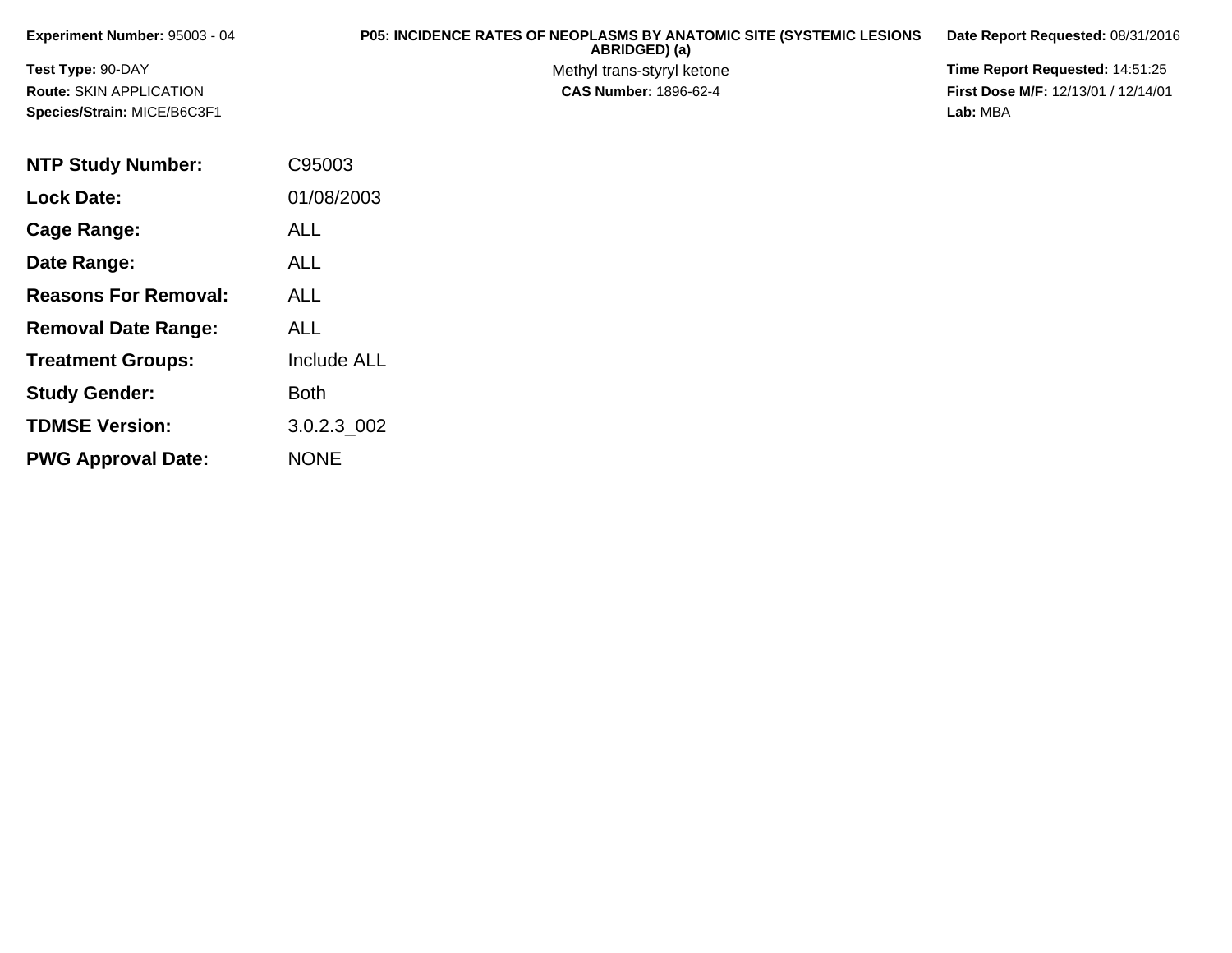| Experiment Number: 95003 - 04           | P05: INCIDENCE RATES OF NEOPLASMS BY ANATOMIC SITE (SYSTEMIC LESIONS | ABRIDGED) (a)                |                            |                  | Date Report Requested: 08/31/2016   |                                 |  |  |
|-----------------------------------------|----------------------------------------------------------------------|------------------------------|----------------------------|------------------|-------------------------------------|---------------------------------|--|--|
| Test Type: 90-DAY                       |                                                                      |                              | Methyl trans-styryl ketone |                  |                                     | Time Report Requested: 14:51:25 |  |  |
| Route: SKIN APPLICATION                 |                                                                      | <b>CAS Number: 1896-62-4</b> |                            |                  | First Dose M/F: 12/13/01 / 12/14/01 |                                 |  |  |
| Species/Strain: MICE/B6C3F1             |                                                                      |                              |                            |                  | Lab: MBA                            |                                 |  |  |
| <b>B6C3F1 MICE MALE</b>                 | <b>VEHICLE CONTROL</b>                                               | 87.5 MG/KG                   | <b>175 MG/KG</b>           | <b>350 MG/KG</b> | <b>700 MG/KG</b>                    | 1400 MG/KG                      |  |  |
| <b>Disposition Summary</b>              |                                                                      |                              |                            |                  |                                     |                                 |  |  |
| <b>Animals Initially In Study</b>       | 10                                                                   | 10                           | $10$                       | 10               | 10                                  | 10                              |  |  |
| <b>Early Deaths</b>                     |                                                                      |                              |                            |                  |                                     |                                 |  |  |
| <b>Moribund Sacrifice</b>               |                                                                      |                              |                            |                  | 10                                  | $\boldsymbol{9}$                |  |  |
| <b>Natural Death</b>                    |                                                                      |                              |                            |                  |                                     | $\mathbf{1}$                    |  |  |
| <b>Survivors</b>                        |                                                                      |                              |                            |                  |                                     |                                 |  |  |
| <b>Accidentally Killed</b>              |                                                                      |                              | 1                          |                  |                                     |                                 |  |  |
| <b>Terminal Sacrifice</b>               | 10                                                                   | 10                           | 9                          | 10               |                                     |                                 |  |  |
| <b>Animals Examined Microscopically</b> | 10                                                                   | 10                           | 10                         | 10               | 10                                  | 10                              |  |  |
| <b>ALIMENTARY SYSTEM</b>                |                                                                      |                              |                            |                  |                                     |                                 |  |  |
| Esophagus                               | (10)                                                                 | (0)                          | (0)                        | (10)             | (10)                                | (10)                            |  |  |
| Gallbladder                             | (8)                                                                  | (0)                          | (0)                        | (10)             | (10)                                | (9)                             |  |  |
| Intestine Large, Cecum                  | (10)                                                                 | (0)                          | (0)                        | (10)             | (10)                                | (9)                             |  |  |
| Intestine Large, Colon                  | (10)                                                                 | (0)                          | (0)                        | (10)             | (10)                                | (10)                            |  |  |
| Intestine Large, Rectum                 | (10)                                                                 | (0)                          | (0)                        | (10)             | (10)                                | (9)                             |  |  |
| Intestine Small, Duodenum               | (10)                                                                 | (0)                          | (0)                        | (10)             | (10)                                | (9)                             |  |  |
| Intestine Small, Ileum                  | (10)                                                                 | (0)                          | (0)                        | (10)             | (10)                                | (8)                             |  |  |
| Intestine Small, Jejunum                | (10)                                                                 | (0)                          | (0)                        | (10)             | (10)                                | (8)                             |  |  |
| Liver                                   | (10)                                                                 | (0)                          | (0)                        | (10)             | (10)                                | (10)                            |  |  |
| Pancreas                                | (10)                                                                 | (0)                          | (0)                        | (10)             | (10)                                | (10)                            |  |  |
| <b>Salivary Glands</b>                  | (10)                                                                 | (0)                          | (0)                        | (10)             | (10)                                | (10)                            |  |  |
| Stomach, Forestomach                    | (9)                                                                  | (0)                          | (0)                        | (10)             | (10)                                | (9)                             |  |  |
| Stomach, Glandular                      | (10)                                                                 | (10)                         | (10)                       | (10)             | (10)                                | (9)                             |  |  |
| Tongue                                  | (10)                                                                 | (0)                          | (0)                        | (10)             | (10)                                | (10)                            |  |  |
| <b>CARDIOVASCULAR SYSTEM</b>            |                                                                      |                              |                            |                  |                                     |                                 |  |  |
| <b>Blood Vessel</b>                     | (10)                                                                 | (0)                          | (0)                        | (10)             | (10)                                | (10)                            |  |  |
| Heart                                   | (10)                                                                 | (0)                          | (0)                        | (10)             | (10)                                | (10)                            |  |  |
|                                         |                                                                      |                              |                            |                  |                                     |                                 |  |  |

## ENDOCRINE SYSTEM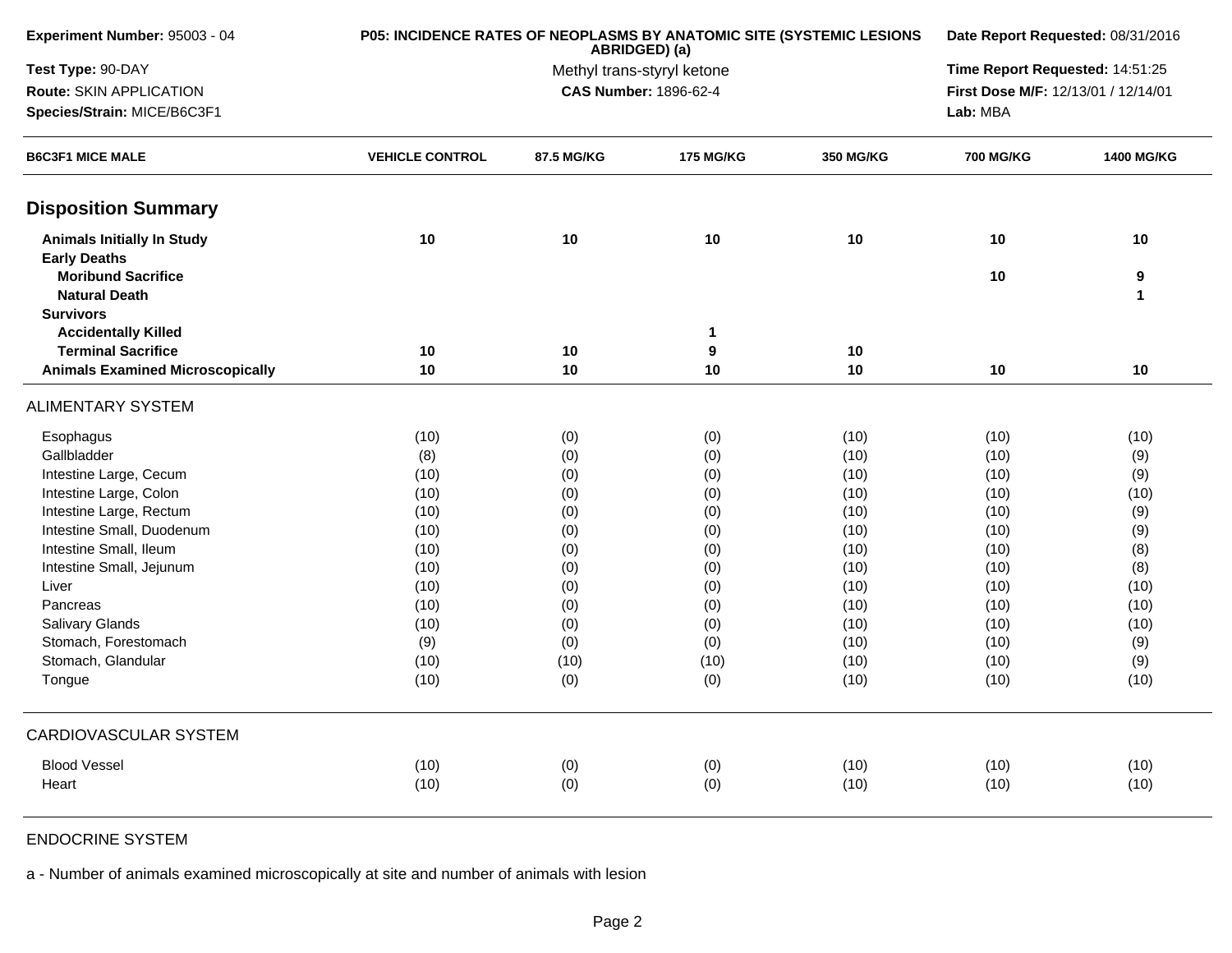| Experiment Number: 95003 - 04 |                        | P05: INCIDENCE RATES OF NEOPLASMS BY ANATOMIC SITE (SYSTEMIC LESIONS<br>ABRIDGED) (a) |                              |                  |                                     |                   |  |
|-------------------------------|------------------------|---------------------------------------------------------------------------------------|------------------------------|------------------|-------------------------------------|-------------------|--|
| Test Type: 90-DAY             |                        |                                                                                       | Methyl trans-styryl ketone   |                  | Time Report Requested: 14:51:25     |                   |  |
| Route: SKIN APPLICATION       |                        |                                                                                       | <b>CAS Number: 1896-62-4</b> |                  | First Dose M/F: 12/13/01 / 12/14/01 |                   |  |
| Species/Strain: MICE/B6C3F1   |                        |                                                                                       |                              |                  | Lab: MBA                            |                   |  |
| <b>B6C3F1 MICE MALE</b>       | <b>VEHICLE CONTROL</b> | 87.5 MG/KG                                                                            | <b>175 MG/KG</b>             | <b>350 MG/KG</b> | <b>700 MG/KG</b>                    | <b>1400 MG/KG</b> |  |
| <b>Adrenal Cortex</b>         | (10)                   | (0)                                                                                   | (0)                          | (10)             | (10)                                | (10)              |  |
| Adrenal Medulla               | (10)                   | (0)                                                                                   | (0)                          | (10)             | (10)                                | (10)              |  |
| Islets, Pancreatic            | (10)                   | (0)                                                                                   | (0)                          | (10)             | (10)                                | (10)              |  |
| Parathyroid Gland             | (9)                    | (0)                                                                                   | (0)                          | (8)              | (9)                                 | (7)               |  |
| <b>Pituitary Gland</b>        | (8)                    | (0)                                                                                   | (0)                          | (10)             | (7)                                 | (7)               |  |
| <b>Thyroid Gland</b>          | (10)                   | (0)                                                                                   | (0)                          | (10)             | (10)                                | (10)              |  |
| <b>GENERAL BODY SYSTEM</b>    |                        |                                                                                       |                              |                  |                                     |                   |  |
| None                          |                        |                                                                                       |                              |                  |                                     |                   |  |
| <b>GENITAL SYSTEM</b>         |                        |                                                                                       |                              |                  |                                     |                   |  |
| Epididymis                    | (10)                   | (0)                                                                                   | (0)                          | (10)             | (10)                                | (10)              |  |
| <b>Preputial Gland</b>        | (10)                   | (0)                                                                                   | (0)                          | (10)             | (10)                                | (9)               |  |
| Prostate                      | (10)                   | (0)                                                                                   | (0)                          | (10)             | (10)                                | (10)              |  |
| Seminal Vesicle               | (10)                   | (0)                                                                                   | (0)                          | (10)             | (10)                                | (9)               |  |
| <b>Testes</b>                 | (10)                   | (0)                                                                                   | (0)                          | (10)             | (10)                                | (10)              |  |
| <b>HEMATOPOIETIC SYSTEM</b>   |                        |                                                                                       |                              |                  |                                     |                   |  |
| <b>Bone Marrow</b>            | (10)                   | (0)                                                                                   | (0)                          | (10)             | (10)                                | (10)              |  |
| Lymph Node, Mandibular        | (9)                    | (0)                                                                                   | (0)                          | (10)             | (10)                                | (10)              |  |
| Lymph Node, Mesenteric        | (10)                   | (0)                                                                                   | (0)                          | (10)             | (10)                                | (10)              |  |
| Spleen                        | (10)                   | (0)                                                                                   | (0)                          | (10)             | (10)                                | (9)               |  |
| Thymus                        | (10)                   | (0)                                                                                   | (0)                          | (10)             | (10)                                | (9)               |  |
| <b>INTEGUMENTARY SYSTEM</b>   |                        |                                                                                       |                              |                  |                                     |                   |  |
| Skin                          | (10)                   | (10)                                                                                  | (10)                         | (10)             | (10)                                | (10)              |  |
|                               |                        |                                                                                       |                              |                  |                                     |                   |  |

MUSCULOSKELETAL SYSTEM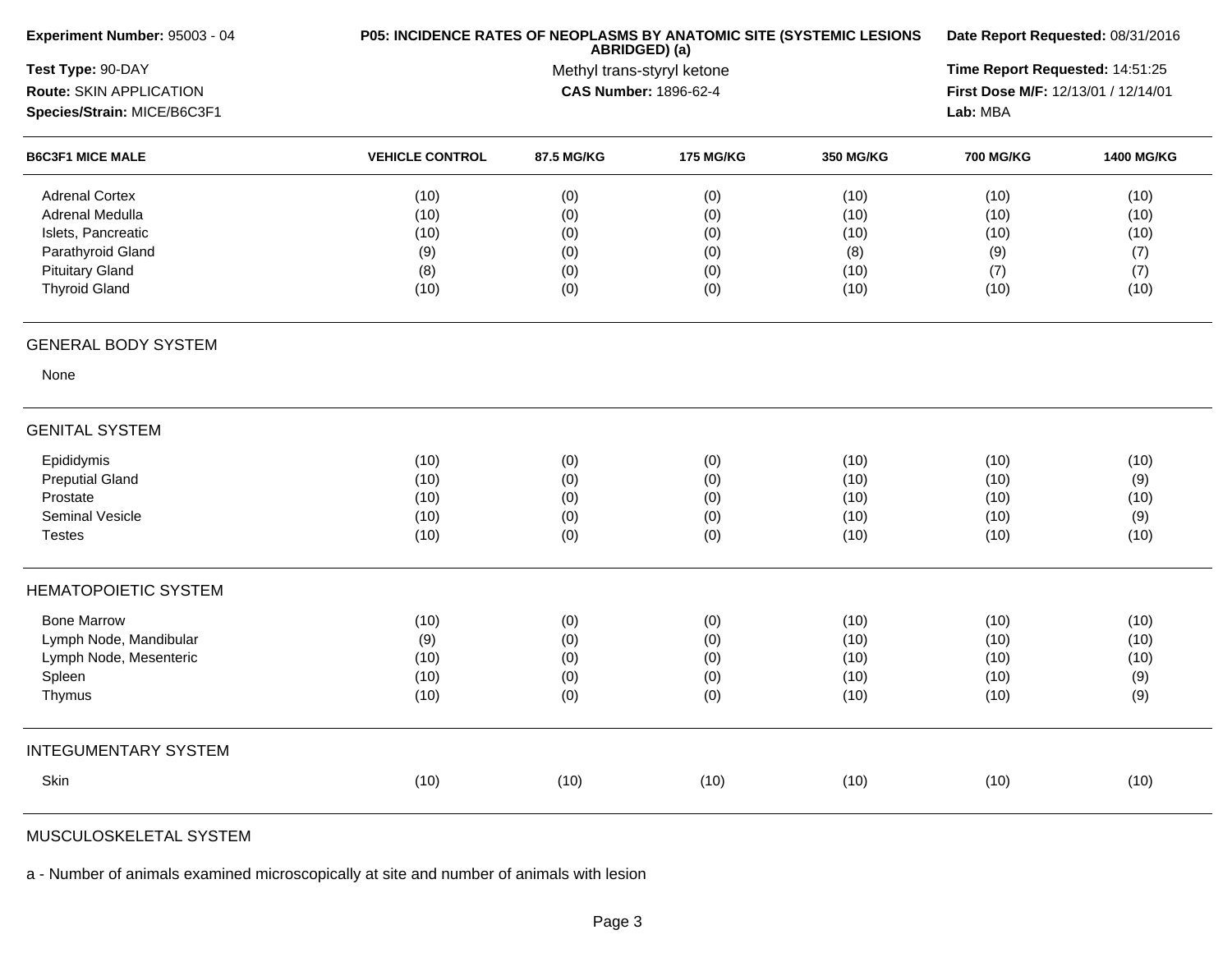| Experiment Number: 95003 - 04                                               | P05: INCIDENCE RATES OF NEOPLASMS BY ANATOMIC SITE (SYSTEMIC LESIONS<br>ABRIDGED) (a) |                                                            |                    | Date Report Requested: 08/31/2016 |                              |                      |  |
|-----------------------------------------------------------------------------|---------------------------------------------------------------------------------------|------------------------------------------------------------|--------------------|-----------------------------------|------------------------------|----------------------|--|
| Test Type: 90-DAY<br>Route: SKIN APPLICATION<br>Species/Strain: MICE/B6C3F1 |                                                                                       | Methyl trans-styryl ketone<br><b>CAS Number: 1896-62-4</b> |                    |                                   |                              |                      |  |
| <b>B6C3F1 MICE MALE</b>                                                     | <b>VEHICLE CONTROL</b>                                                                | 87.5 MG/KG                                                 | <b>175 MG/KG</b>   | <b>350 MG/KG</b>                  | Lab: MBA<br><b>700 MG/KG</b> | <b>1400 MG/KG</b>    |  |
| Bone<br><b>Skeletal Muscle</b>                                              | (10)<br>(0)                                                                           | (0)<br>(0)                                                 | (0)<br>(0)         | (10)<br>(0)                       | (10)<br>(0)                  | (10)<br>(1)          |  |
| NERVOUS SYSTEM                                                              |                                                                                       |                                                            |                    |                                   |                              |                      |  |
| <b>Brain</b>                                                                | (10)                                                                                  | (0)                                                        | (0)                | (10)                              | (10)                         | (10)                 |  |
| <b>RESPIRATORY SYSTEM</b>                                                   |                                                                                       |                                                            |                    |                                   |                              |                      |  |
| Lung<br>Nose<br>Trachea                                                     | (10)<br>(10)<br>(8)                                                                   | (0)<br>(10)<br>(0)                                         | (0)<br>(10)<br>(0) | (10)<br>(10)<br>(10)              | (10)<br>(10)<br>(10)         | (10)<br>(10)<br>(10) |  |
| SPECIAL SENSES SYSTEM                                                       |                                                                                       |                                                            |                    |                                   |                              |                      |  |
| Eye<br>Harderian Gland                                                      | (10)<br>(10)                                                                          | (0)<br>(0)                                                 | (0)<br>(0)         | (10)<br>(10)                      | (10)<br>(10)                 | (10)<br>(10)         |  |
| <b>URINARY SYSTEM</b>                                                       |                                                                                       |                                                            |                    |                                   |                              |                      |  |
| Kidney<br><b>Urinary Bladder</b>                                            | (10)<br>(10)                                                                          | (10)<br>(0)                                                | (10)<br>(0)        | (10)<br>(10)                      | (10)<br>(10)                 | (9)<br>(9)           |  |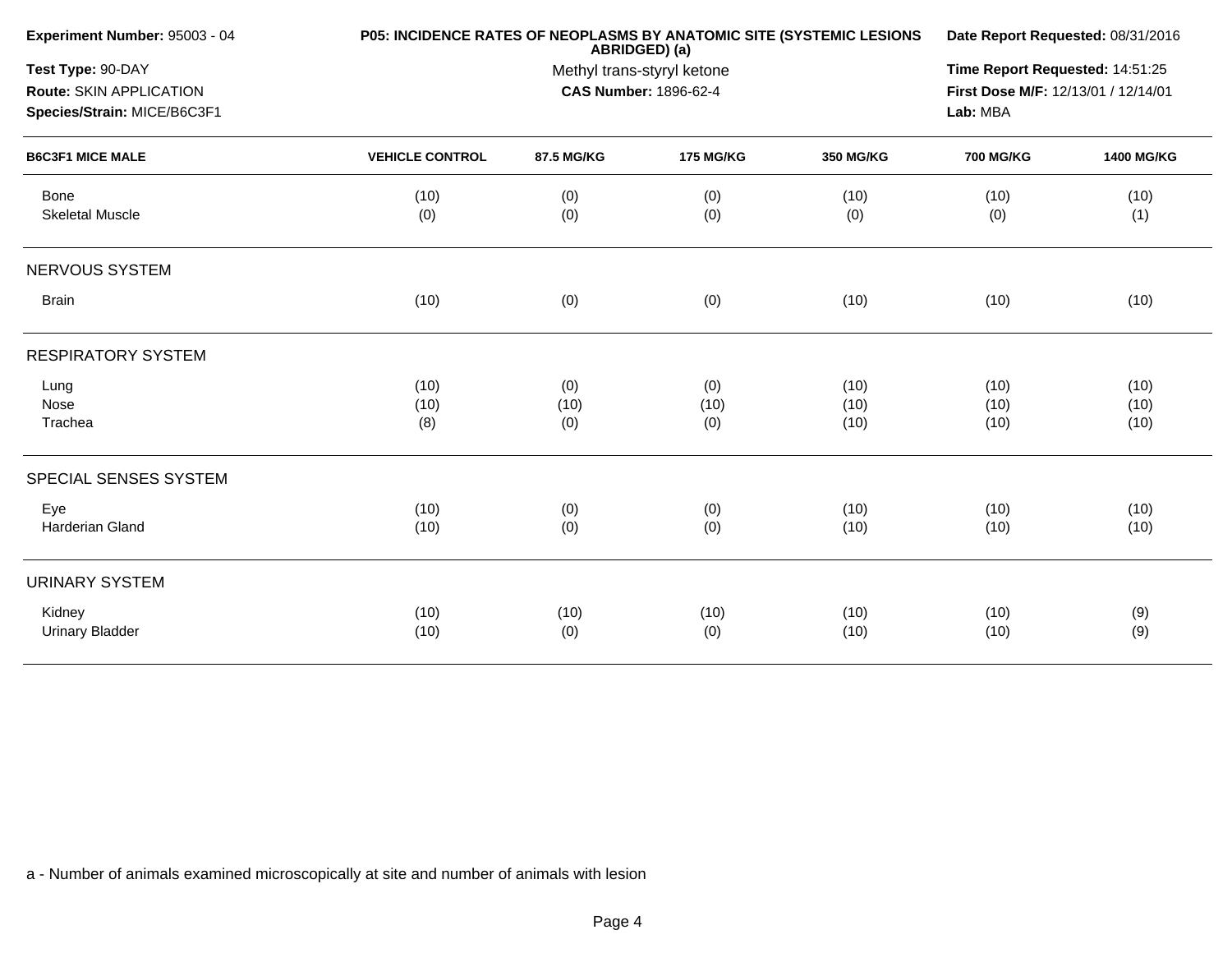| Experiment Number: 95003 - 04                                                       | P05: INCIDENCE RATES OF NEOPLASMS BY ANATOMIC SITE (SYSTEMIC LESIONS |            | ABRIDGED) (a)                |                  | Date Report Requested: 08/31/2016   |                   |  |
|-------------------------------------------------------------------------------------|----------------------------------------------------------------------|------------|------------------------------|------------------|-------------------------------------|-------------------|--|
| Test Type: 90-DAY                                                                   | Methyl trans-styryl ketone                                           |            |                              |                  | Time Report Requested: 14:51:25     |                   |  |
| Route: SKIN APPLICATION                                                             |                                                                      |            | <b>CAS Number: 1896-62-4</b> |                  | First Dose M/F: 12/13/01 / 12/14/01 |                   |  |
| Species/Strain: MICE/B6C3F1                                                         |                                                                      |            |                              |                  | Lab: MBA                            |                   |  |
| <b>B6C3F1 MICE MALE</b>                                                             | <b>VEHICLE CONTROL</b>                                               | 87.5 MG/KG | <b>175 MG/KG</b>             | <b>350 MG/KG</b> | <b>700 MG/KG</b>                    | <b>1400 MG/KG</b> |  |
| <b>Tumor Summary for Males</b>                                                      |                                                                      |            |                              |                  |                                     |                   |  |
| <b>Total Animals with Primary Neoplasms (b)</b><br><b>Total Primary Neoplasms</b>   |                                                                      |            |                              |                  |                                     |                   |  |
| <b>Total Animals with Benign Neoplasms</b><br><b>Total Benign Neoplasms</b>         |                                                                      |            |                              |                  |                                     |                   |  |
| <b>Total Animals with Malignant Neoplasms</b><br><b>Total Malignant Neoplasms</b>   |                                                                      |            |                              |                  |                                     |                   |  |
| <b>Total Animals with Metastatic Neoplasms</b><br><b>Total Metastatic Neoplasms</b> |                                                                      |            |                              |                  |                                     |                   |  |
| <b>Total Animals with Malignant Neoplasms</b><br><b>Uncertain Primary Site</b>      |                                                                      |            |                              |                  |                                     |                   |  |
| <b>Total Animals with Neoplasms Uncertain-</b><br><b>Benign or Malignant</b>        |                                                                      |            |                              |                  |                                     |                   |  |
| <b>Total Uncertain Neoplasms</b>                                                    |                                                                      |            |                              |                  |                                     |                   |  |

\*\*\* END OF MALE \*\*\*

a - Number of animals examined microscopically at site and number of animals with lesion

b - Primary tumors: all tumors except metastatic tumors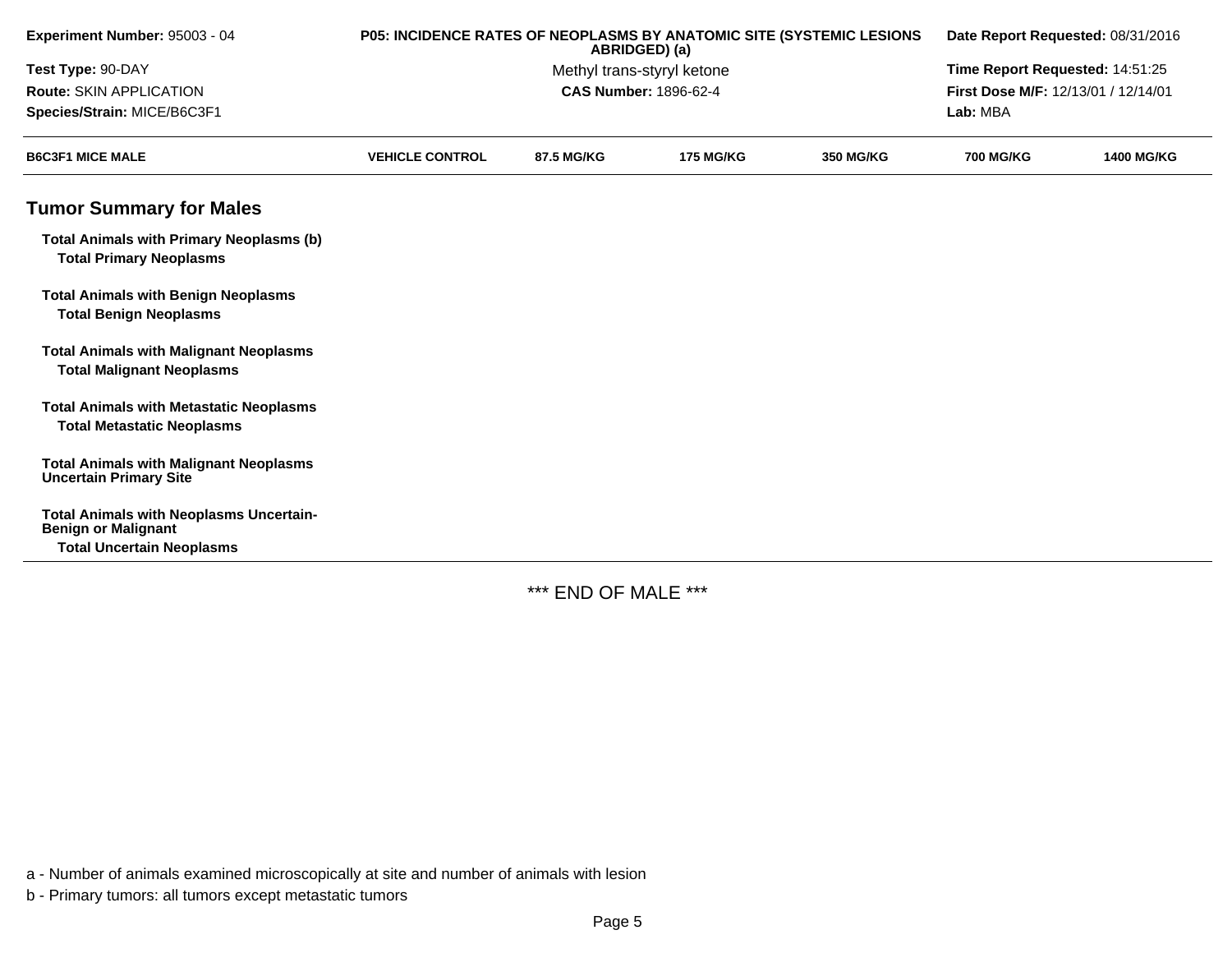| Experiment Number: 95003 - 04                                                            | P05: INCIDENCE RATES OF NEOPLASMS BY ANATOMIC SITE (SYSTEMIC LESIONS | Date Report Requested: 08/31/2016           |                  |              |                                     |                   |  |
|------------------------------------------------------------------------------------------|----------------------------------------------------------------------|---------------------------------------------|------------------|--------------|-------------------------------------|-------------------|--|
| Test Type: 90-DAY                                                                        |                                                                      | ABRIDGED) (a)<br>Methyl trans-styryl ketone |                  |              |                                     |                   |  |
| Route: SKIN APPLICATION                                                                  |                                                                      | CAS Number: 1896-62-4                       |                  |              | First Dose M/F: 12/13/01 / 12/14/01 |                   |  |
| Species/Strain: MICE/B6C3F1                                                              |                                                                      |                                             |                  |              | Lab: MBA                            |                   |  |
| <b>B6C3F1 MICE FEMALE</b>                                                                | <b>VEHICLE CONTROL</b>                                               | 87.5 MG/KG                                  | <b>175 MG/KG</b> | 350 MG/KG    | <b>700 MG/KG</b>                    | <b>1400 MG/KG</b> |  |
| <b>Disposition Summary</b>                                                               |                                                                      |                                             |                  |              |                                     |                   |  |
| <b>Animals Initially In Study</b>                                                        | 10                                                                   | 10                                          | 10               | 10           | 10                                  | 10                |  |
| <b>Early Deaths</b><br><b>Moribund Sacrifice</b><br><b>Natural Death</b>                 |                                                                      |                                             |                  |              | 10                                  | 9<br>$\mathbf{1}$ |  |
| <b>Survivors</b>                                                                         |                                                                      |                                             |                  |              |                                     |                   |  |
| <b>Terminal Sacrifice</b>                                                                | 10                                                                   | 10                                          | 10               | 10           |                                     |                   |  |
| <b>Animals Examined Microscopically</b>                                                  | 10                                                                   | 10                                          | 10               | 10           | 10                                  | 10                |  |
| <b>ALIMENTARY SYSTEM</b>                                                                 |                                                                      |                                             |                  |              |                                     |                   |  |
| Esophagus                                                                                | (10)                                                                 | (0)                                         | (0)              | (10)         | (10)                                | (10)              |  |
| Gallbladder                                                                              | (7)                                                                  | (0)                                         | (0)              | (10)         | (10)                                | (7)               |  |
| Intestine Large, Cecum                                                                   | (10)                                                                 | (0)                                         | (0)              | (10)         | (10)                                | (9)               |  |
| Intestine Large, Colon                                                                   | (10)                                                                 | (0)                                         | (0)              | (10)         | (10)                                | (9)               |  |
| Intestine Large, Rectum                                                                  | (10)                                                                 | (0)                                         | (0)              | (10)         | (10)                                | (9)               |  |
| Intestine Small, Duodenum                                                                | (10)                                                                 | (0)                                         | (0)              | (10)         | (10)                                | (9)               |  |
| Intestine Small, Ileum                                                                   | (10)                                                                 | (0)                                         | (0)              | (10)         | (10)                                | (8)               |  |
| Intestine Small, Jejunum                                                                 | (10)                                                                 | (0)                                         | (0)              | (10)         | (10)                                | (9)               |  |
| Liver                                                                                    | (10)                                                                 | (0)                                         | (0)              | (10)         | (10)                                | (10)              |  |
| Pancreas                                                                                 | (10)                                                                 | (0)                                         | (0)              | (10)         | (10)                                | (10)              |  |
| Salivary Glands                                                                          | (10)                                                                 | (0)                                         | (0)              | (10)         | (10)                                | (10)              |  |
| Stomach, Forestomach                                                                     | (10)                                                                 | (0)                                         | (0)              | (10)         | (10)                                | (8)               |  |
| Stomach, Glandular<br>Tongue                                                             | (10)<br>(10)                                                         | (10)<br>(0)                                 | (10)<br>(0)      | (10)<br>(10) | (10)<br>(10)                        | (8)<br>(10)       |  |
| CARDIOVASCULAR SYSTEM                                                                    |                                                                      |                                             |                  |              |                                     |                   |  |
|                                                                                          |                                                                      |                                             |                  |              |                                     |                   |  |
| <b>Blood Vessel</b><br>Heart                                                             | (10)<br>(10)                                                         | (0)<br>(0)                                  | (0)<br>(0)       | (10)<br>(10) | (10)<br>(10)                        | (10)<br>(10)      |  |
| <b>ENDOCRINE SYSTEM</b>                                                                  |                                                                      |                                             |                  |              |                                     |                   |  |
| <b>Adrenal Cortex</b>                                                                    | (10)                                                                 | (10)                                        | (10)             | (10)         | (10)                                | (10)              |  |
| a - Number of animals examined microscopically at site and number of animals with lesion |                                                                      |                                             |                  |              |                                     |                   |  |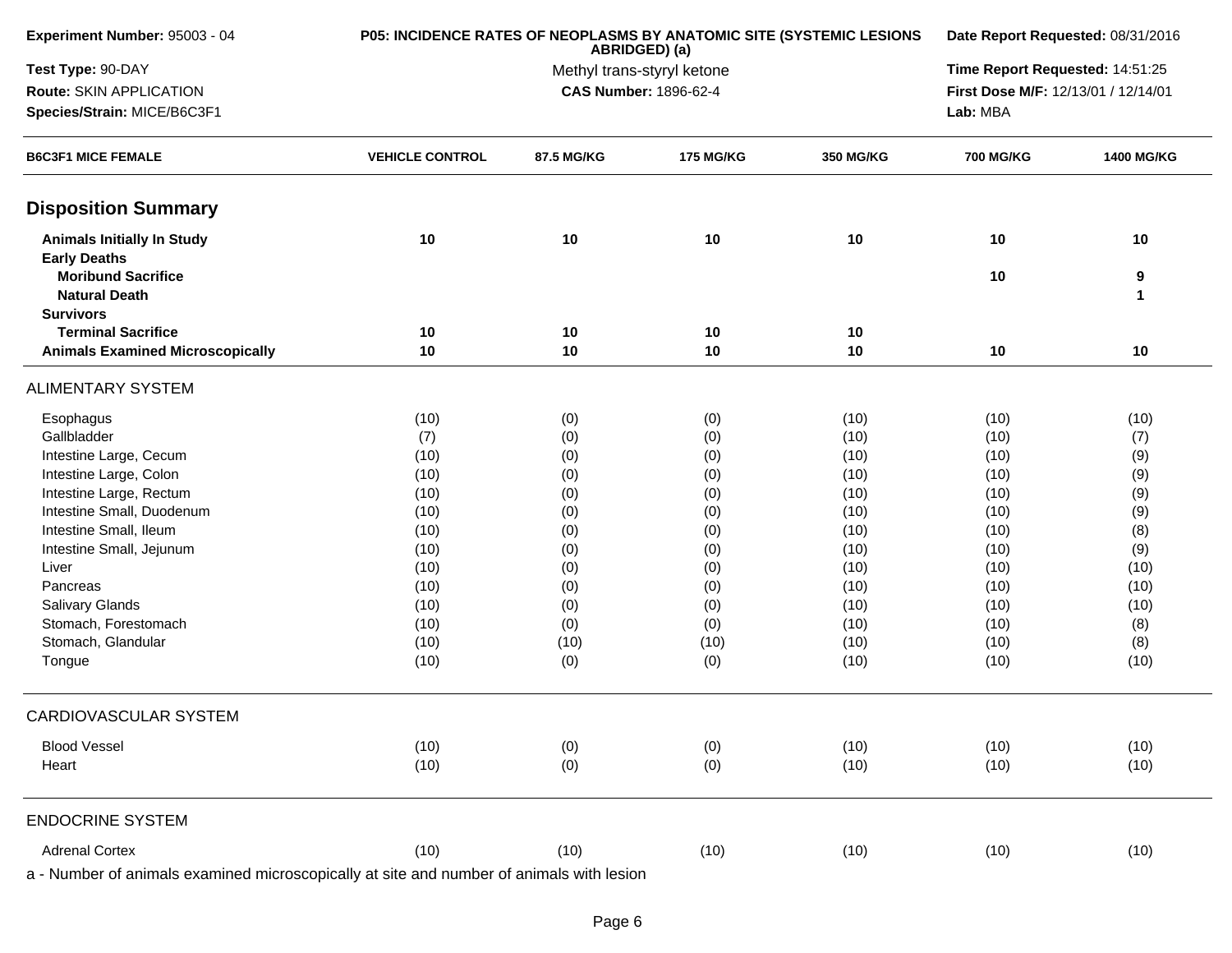| ABRIDGED) (a)<br>Test Type: 90-DAY<br>Methyl trans-styryl ketone<br>Route: SKIN APPLICATION<br><b>CAS Number: 1896-62-4</b><br>Species/Strain: MICE/B6C3F1<br><b>B6C3F1 MICE FEMALE</b><br><b>VEHICLE CONTROL</b><br>87.5 MG/KG<br><b>175 MG/KG</b><br>350 MG/KG<br>Adrenal Medulla<br>(10)<br>(0)<br>(0)<br>(10)<br>Islets, Pancreatic<br>(10)<br>(0)<br>(0)<br>(10)<br>Parathyroid Gland<br>(8)<br>(0)<br>(0)<br>(5)<br><b>Pituitary Gland</b><br>(8)<br>(0)<br>(0)<br>(9)<br><b>Thyroid Gland</b><br>(10)<br>(0)<br>(0)<br>(10)<br><b>GENERAL BODY SYSTEM</b><br>None<br><b>GENITAL SYSTEM</b><br><b>Clitoral Gland</b><br>(10)<br>(0)<br>(10)<br>(0)<br>(10)<br>(0)<br>Ovary<br>(0)<br>(10)<br>(10)<br>Uterus<br>(9)<br>(10)<br>(10)<br>Polyp Stromal<br>$1(10\%)$<br><b>HEMATOPOIETIC SYSTEM</b> | Time Report Requested: 14:51:25<br>First Dose M/F: 12/13/01 / 12/14/01<br>Lab: MBA<br><b>700 MG/KG</b><br>(10)<br>(10)<br>(3)<br>(9)<br>(10) | 1400 MG/KG<br>(10)<br>(10)<br>(4)<br>(8)<br>(8) |
|-------------------------------------------------------------------------------------------------------------------------------------------------------------------------------------------------------------------------------------------------------------------------------------------------------------------------------------------------------------------------------------------------------------------------------------------------------------------------------------------------------------------------------------------------------------------------------------------------------------------------------------------------------------------------------------------------------------------------------------------------------------------------------------------------------|----------------------------------------------------------------------------------------------------------------------------------------------|-------------------------------------------------|
|                                                                                                                                                                                                                                                                                                                                                                                                                                                                                                                                                                                                                                                                                                                                                                                                       |                                                                                                                                              |                                                 |
|                                                                                                                                                                                                                                                                                                                                                                                                                                                                                                                                                                                                                                                                                                                                                                                                       |                                                                                                                                              |                                                 |
|                                                                                                                                                                                                                                                                                                                                                                                                                                                                                                                                                                                                                                                                                                                                                                                                       |                                                                                                                                              |                                                 |
|                                                                                                                                                                                                                                                                                                                                                                                                                                                                                                                                                                                                                                                                                                                                                                                                       |                                                                                                                                              |                                                 |
|                                                                                                                                                                                                                                                                                                                                                                                                                                                                                                                                                                                                                                                                                                                                                                                                       |                                                                                                                                              |                                                 |
|                                                                                                                                                                                                                                                                                                                                                                                                                                                                                                                                                                                                                                                                                                                                                                                                       |                                                                                                                                              |                                                 |
|                                                                                                                                                                                                                                                                                                                                                                                                                                                                                                                                                                                                                                                                                                                                                                                                       |                                                                                                                                              |                                                 |
|                                                                                                                                                                                                                                                                                                                                                                                                                                                                                                                                                                                                                                                                                                                                                                                                       |                                                                                                                                              |                                                 |
|                                                                                                                                                                                                                                                                                                                                                                                                                                                                                                                                                                                                                                                                                                                                                                                                       |                                                                                                                                              |                                                 |
|                                                                                                                                                                                                                                                                                                                                                                                                                                                                                                                                                                                                                                                                                                                                                                                                       |                                                                                                                                              |                                                 |
|                                                                                                                                                                                                                                                                                                                                                                                                                                                                                                                                                                                                                                                                                                                                                                                                       |                                                                                                                                              |                                                 |
|                                                                                                                                                                                                                                                                                                                                                                                                                                                                                                                                                                                                                                                                                                                                                                                                       | (9)                                                                                                                                          | (5)                                             |
|                                                                                                                                                                                                                                                                                                                                                                                                                                                                                                                                                                                                                                                                                                                                                                                                       | (10)                                                                                                                                         | (9)                                             |
|                                                                                                                                                                                                                                                                                                                                                                                                                                                                                                                                                                                                                                                                                                                                                                                                       | (10)                                                                                                                                         | (9)                                             |
|                                                                                                                                                                                                                                                                                                                                                                                                                                                                                                                                                                                                                                                                                                                                                                                                       |                                                                                                                                              |                                                 |
|                                                                                                                                                                                                                                                                                                                                                                                                                                                                                                                                                                                                                                                                                                                                                                                                       |                                                                                                                                              |                                                 |
|                                                                                                                                                                                                                                                                                                                                                                                                                                                                                                                                                                                                                                                                                                                                                                                                       |                                                                                                                                              |                                                 |
| <b>Bone Marrow</b><br>(10)<br>(10)<br>(0)<br>(0)                                                                                                                                                                                                                                                                                                                                                                                                                                                                                                                                                                                                                                                                                                                                                      | (10)                                                                                                                                         | (9)                                             |
| Lymph Node, Mandibular<br>(10)<br>(0)<br>(0)<br>(10)                                                                                                                                                                                                                                                                                                                                                                                                                                                                                                                                                                                                                                                                                                                                                  | (9)                                                                                                                                          | (9)                                             |
| Lymph Node, Mesenteric<br>(10)<br>(0)<br>(0)<br>(10)                                                                                                                                                                                                                                                                                                                                                                                                                                                                                                                                                                                                                                                                                                                                                  | (10)                                                                                                                                         | (8)                                             |
| Spleen<br>(10)<br>(0)<br>(0)<br>(10)                                                                                                                                                                                                                                                                                                                                                                                                                                                                                                                                                                                                                                                                                                                                                                  | (10)                                                                                                                                         | (9)                                             |
| Thymus<br>(10)<br>(0)<br>(0)<br>(10)                                                                                                                                                                                                                                                                                                                                                                                                                                                                                                                                                                                                                                                                                                                                                                  | (10)                                                                                                                                         | (9)                                             |
| <b>INTEGUMENTARY SYSTEM</b>                                                                                                                                                                                                                                                                                                                                                                                                                                                                                                                                                                                                                                                                                                                                                                           |                                                                                                                                              |                                                 |
| Mammary Gland<br>(9)<br>(0)<br>(10)<br>(0)                                                                                                                                                                                                                                                                                                                                                                                                                                                                                                                                                                                                                                                                                                                                                            | (10)                                                                                                                                         | (10)                                            |
| (10)<br>(10)<br>Skin<br>(10)<br>(10)                                                                                                                                                                                                                                                                                                                                                                                                                                                                                                                                                                                                                                                                                                                                                                  | (10)                                                                                                                                         | (10)                                            |
| MUSCULOSKELETAL SYSTEM                                                                                                                                                                                                                                                                                                                                                                                                                                                                                                                                                                                                                                                                                                                                                                                |                                                                                                                                              |                                                 |
| (10)<br>(0)<br>Bone<br>(10)                                                                                                                                                                                                                                                                                                                                                                                                                                                                                                                                                                                                                                                                                                                                                                           | (10)                                                                                                                                         | (10)                                            |
| (0)                                                                                                                                                                                                                                                                                                                                                                                                                                                                                                                                                                                                                                                                                                                                                                                                   |                                                                                                                                              |                                                 |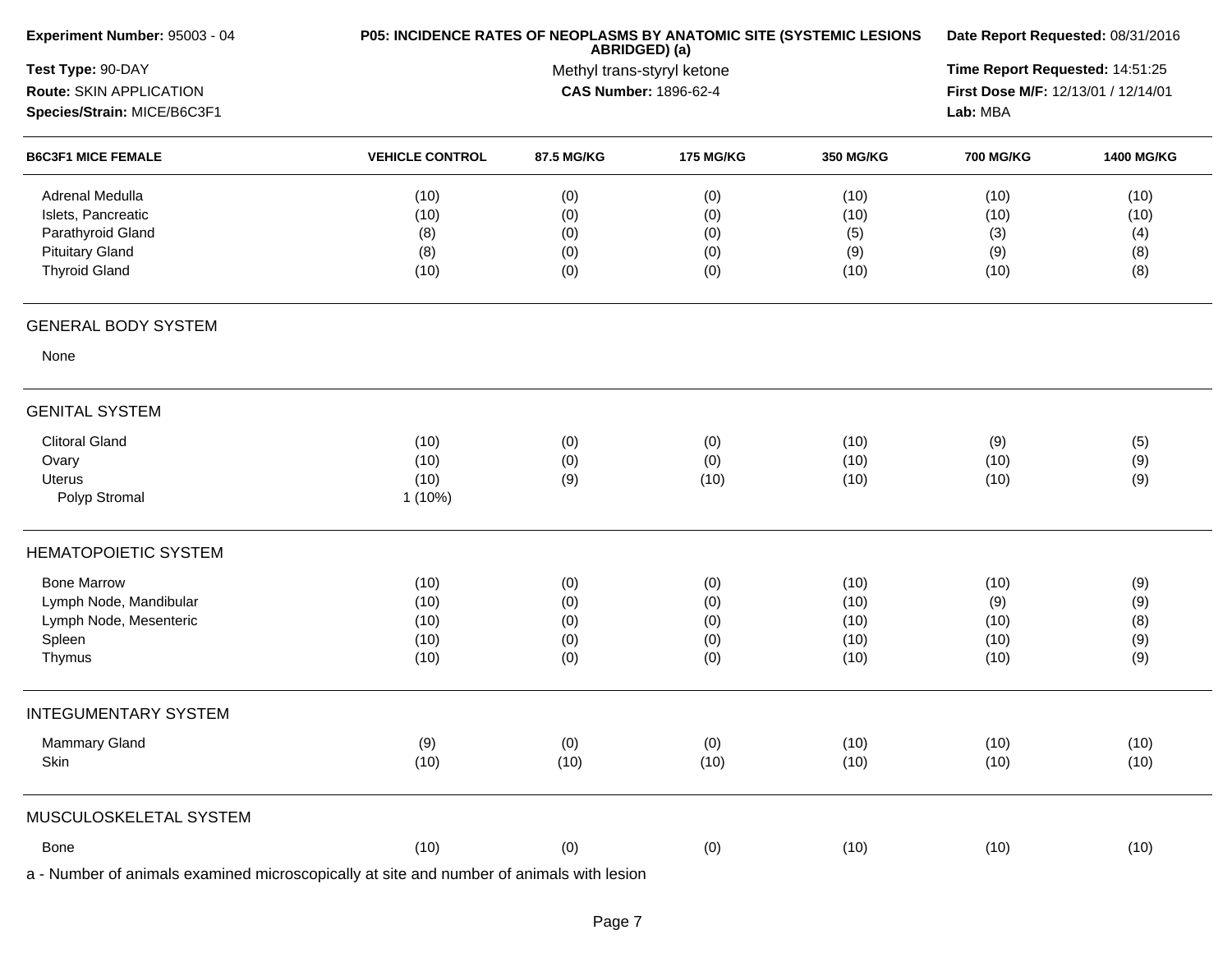| Experiment Number: 95003 - 04                                               | <b>P05: INCIDENCE RATES OF NEOPLASMS BY ANATOMIC SITE (SYSTEMIC LESIONS)</b> |                                                                             | Date Report Requested: 08/31/2016 |                      |                      |                     |  |
|-----------------------------------------------------------------------------|------------------------------------------------------------------------------|-----------------------------------------------------------------------------|-----------------------------------|----------------------|----------------------|---------------------|--|
| Test Type: 90-DAY<br>Route: SKIN APPLICATION<br>Species/Strain: MICE/B6C3F1 |                                                                              | ABRIDGED) (a)<br>Methyl trans-styryl ketone<br><b>CAS Number: 1896-62-4</b> |                                   |                      |                      |                     |  |
| <b>B6C3F1 MICE FEMALE</b>                                                   | <b>VEHICLE CONTROL</b>                                                       | 87.5 MG/KG                                                                  | <b>175 MG/KG</b>                  | <b>350 MG/KG</b>     | <b>700 MG/KG</b>     | 1400 MG/KG          |  |
| NERVOUS SYSTEM                                                              |                                                                              |                                                                             |                                   |                      |                      |                     |  |
| <b>Brain</b>                                                                | (10)                                                                         | (0)                                                                         | (0)                               | (10)                 | (10)                 | (9)                 |  |
| <b>RESPIRATORY SYSTEM</b>                                                   |                                                                              |                                                                             |                                   |                      |                      |                     |  |
| Lung<br>Nose<br>Trachea                                                     | (10)<br>(10)<br>(10)                                                         | (0)<br>(10)<br>(0)                                                          | (0)<br>(10)<br>(0)                | (10)<br>(10)<br>(10) | (10)<br>(10)<br>(10) | (10)<br>(10)<br>(8) |  |
| SPECIAL SENSES SYSTEM                                                       |                                                                              |                                                                             |                                   |                      |                      |                     |  |
| Eye<br><b>Harderian Gland</b>                                               | (10)<br>(10)                                                                 | (0)<br>(0)                                                                  | (0)<br>(0)                        | (10)<br>(10)         | (10)<br>(10)         | (10)<br>(9)         |  |
| <b>URINARY SYSTEM</b>                                                       |                                                                              |                                                                             |                                   |                      |                      |                     |  |
| Kidney<br><b>Urinary Bladder</b>                                            | (10)<br>(9)                                                                  | (10)<br>(0)                                                                 | (10)<br>(0)                       | (10)<br>(10)         | (10)<br>(10)         | (10)<br>(9)         |  |
|                                                                             |                                                                              |                                                                             |                                   |                      |                      |                     |  |